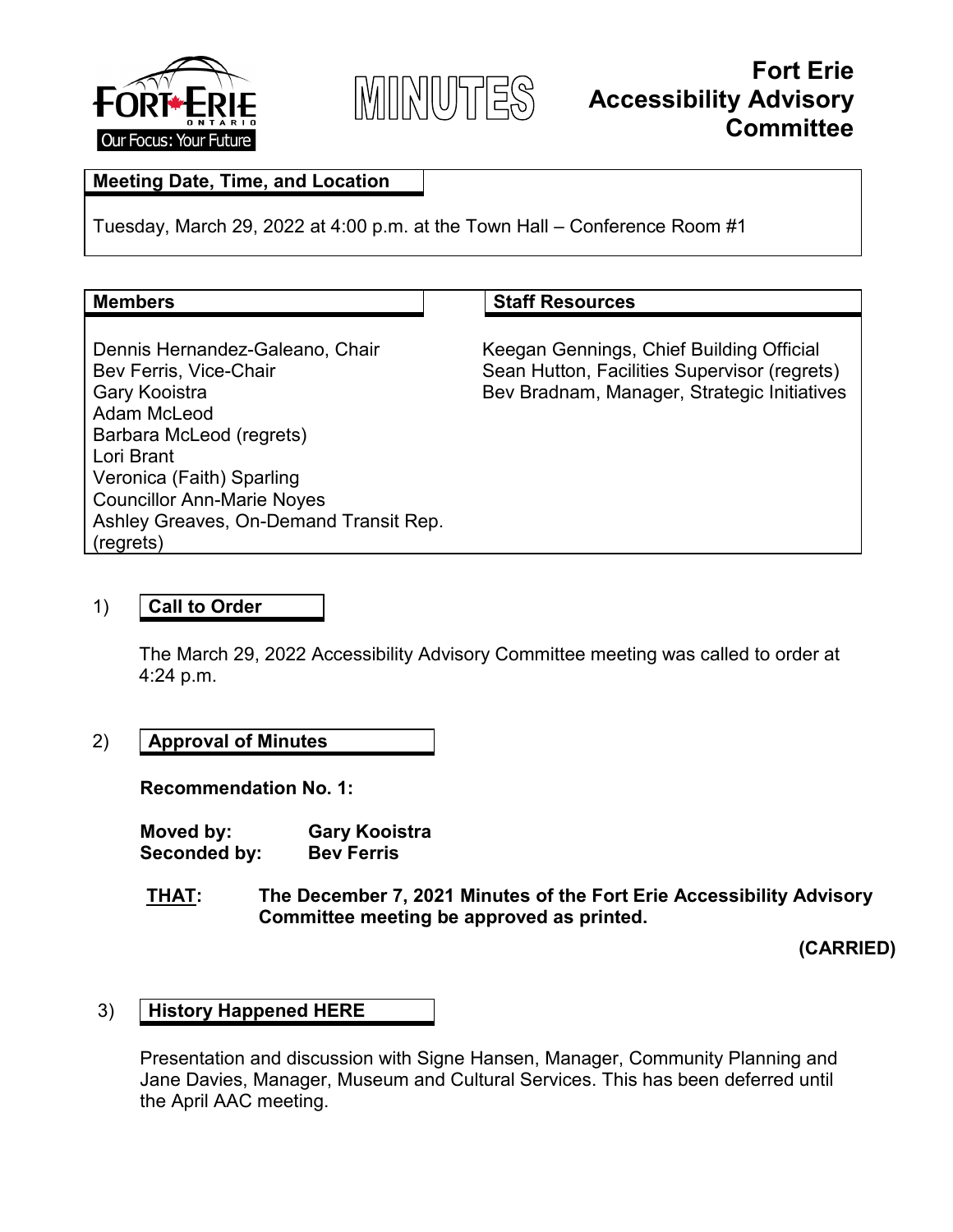# 4) **Outstanding Matters**

#### 1) Regional Accessibility Advisory Committee

Faith advised that the Regional AAC meetings were postponed as a number of Regional staff had been redeployed during COVID.

#### 2) Parking Concerns

Bev B. advised that she followed up with Tim Marotta, Manager, Engineering, who advised that the drawings are done and the construction on Ridge Road is planned for this summer or fall. Tim advised that they will be coordinating the addition of two accessible spaces in downtown Ridgeway, keeping the busy season in mind. When asked about the accessible space on Erie Road, Tim advised that he has not received guidance yet as to the location and is not aware of the Crystal Beach BIA's intentions on pursuing the road closure similar to the request last year.

# 3) Fort Erie Active Transportation Committee (FEAT)

No updates were provided.

# 4) Pool Lift – E.J. Freeland Centre

Bev B. described all of the work that Lori Brant has done to try and have a pool lift installed at the Boys & Girls Club, including writing letters to both the Ridgeway and Fort Erie Lions Club. Bev advised that a call took place with Stephen Passero, Dennis and herself regarding the Fort Erie Lions interest in funding a portion of the pool lift; however, they required a formal letter from the Committee. Dennis signed off on letters for both Clubs. Bev was then connected with the Treasurer of the Fort Erie Lions Club who provided a Memorandum of Understanding (MOU) for their involvement. The MOU states that the AAC will need to fundraise from the community and Bev has responded "The Accessibility Advisory Committee's role is to advise Council on accessibility matters and we do not 'fundraise' but we do have funding available through the committee and our Facilities Manager. Hopefully these matching funds will be sufficient to meet the requirements mentioned in the MOU". Bev advised that she has not yet received a response to her March 25, 2022 e-mail. The Ridgeway Lions Club have requested that someone from the AAC attend one of their meetings in April to explain the project. Lori and Bev will be attending the April 27 meeting to provide an overview of the project and hopefully obtain a financial commitment to help with the cost of the lift. Councillor Noyes also suggested that we could follow-up with other businesses such as Meridian Credit Union or FENA Insurance. Discussion took place regarding the role of the Committee and it was noted that the Lions were contacted as they had come before the Committee when they were funding the Bay Beach Playground and had asked us to contact them if we had any other projects. Remain on outstanding.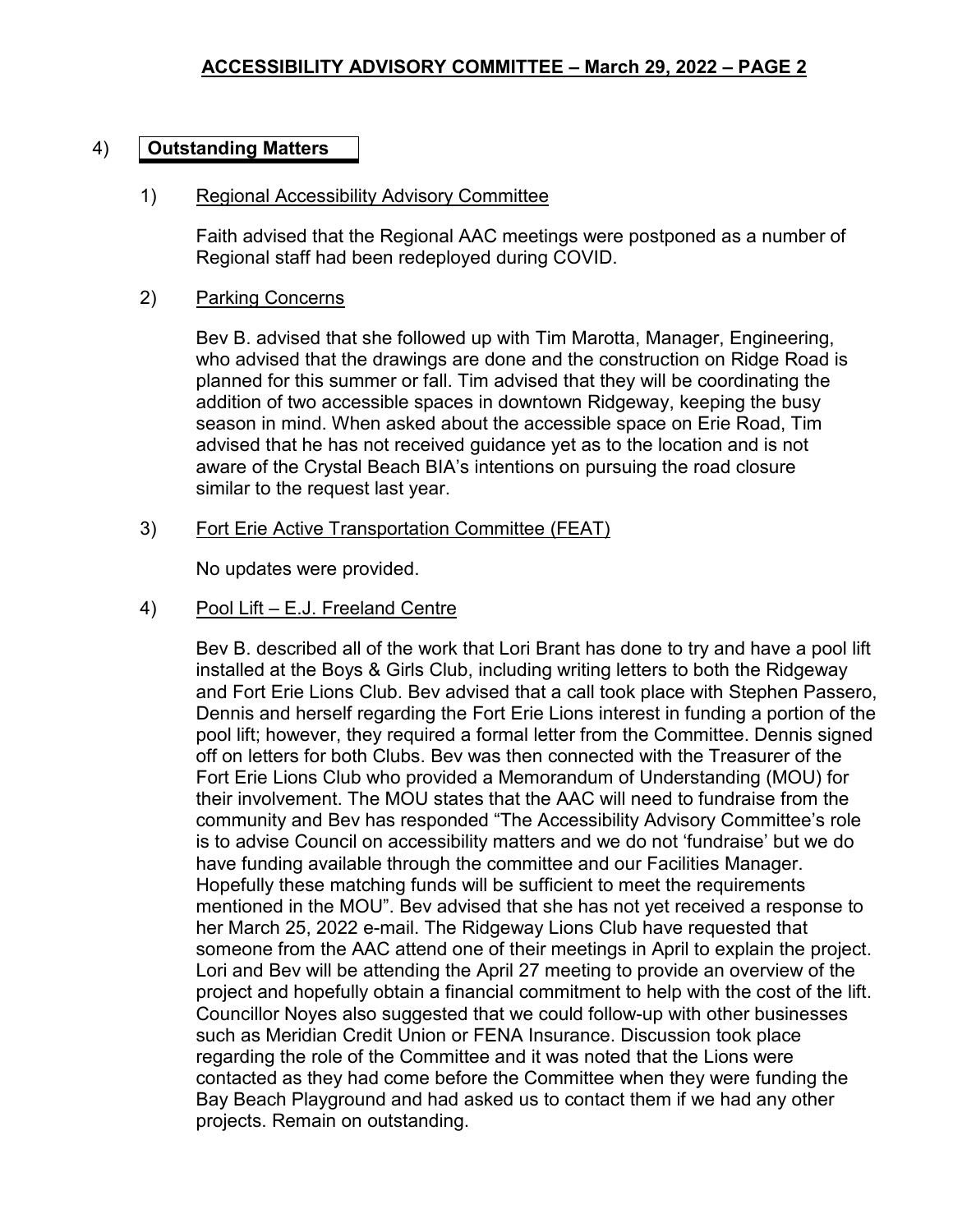# 5) **Site Plans**

# 1) 179 Garrison Road

Keegan presented details of the site plan for 170 Garrison Road (previously the Garrison Club). Keegan advised that they will be tearing down the existing building. The site plan showed the front section of the building as commercial and the second and third storeys as residential. Parking will be under the second storey and shows both a Type A and Type B accessible space. Keegan noted the inclusion of 3 separate delineated walkways through the parking area and one connecting walkway, all of which are a good width. There will be 12 residential units per floor and an elevator so there will be barrier free path of travel requirements and 15% of the units will be accessible. Keegan advised that he will recommend that accessible parking spaces be in line with the number of accessible suites.

# 2) 412 Ridgeway Road

Keegan presented details of a three-storey mixed use building to be located at the corner of Ridgeway Road/Erie Road and Ryan Avenue. Keegan explained that there will be one storey commercial at the front of the building with two storeys of residential on top of the commercial (three residential units) and the remainder of the building will be three storeys of residential (eight residential units). It was noted that there are no accessible units and no elevator; however, the site plan shows one accessible parking space, possibly for commercial use.

# 6) **Multi-Year Accessibility Plan 2019-2023**

Review of the public comments received during the MYAP consultation were deferred due to time constraints.

# 7) **Other Matters**

# 1) Leading with Impact: Understanding the needs of the disability community

Bev reviewed the slide deck from the National Disability Survey as a response to COVID-19 which was part of a recent webinar hosted by the Abilities Centre in Oshawa. The presentation is attached to the minutes as Appendix "7.1"

2) Clearing our Path – CNIB 2022 Summit

Bev provided a brief overview of some of the highlights of the Summit and advised that a number of best practice documents were shared. With respect to a round-a-bout, discussion was led by an engineer who stated that round-a-bouts are safe for persons with low vision or who are blind. One of the participants, who was blind, challenged the engineer to come out to a local round-a-bout and try to cross safely with his vision was limited.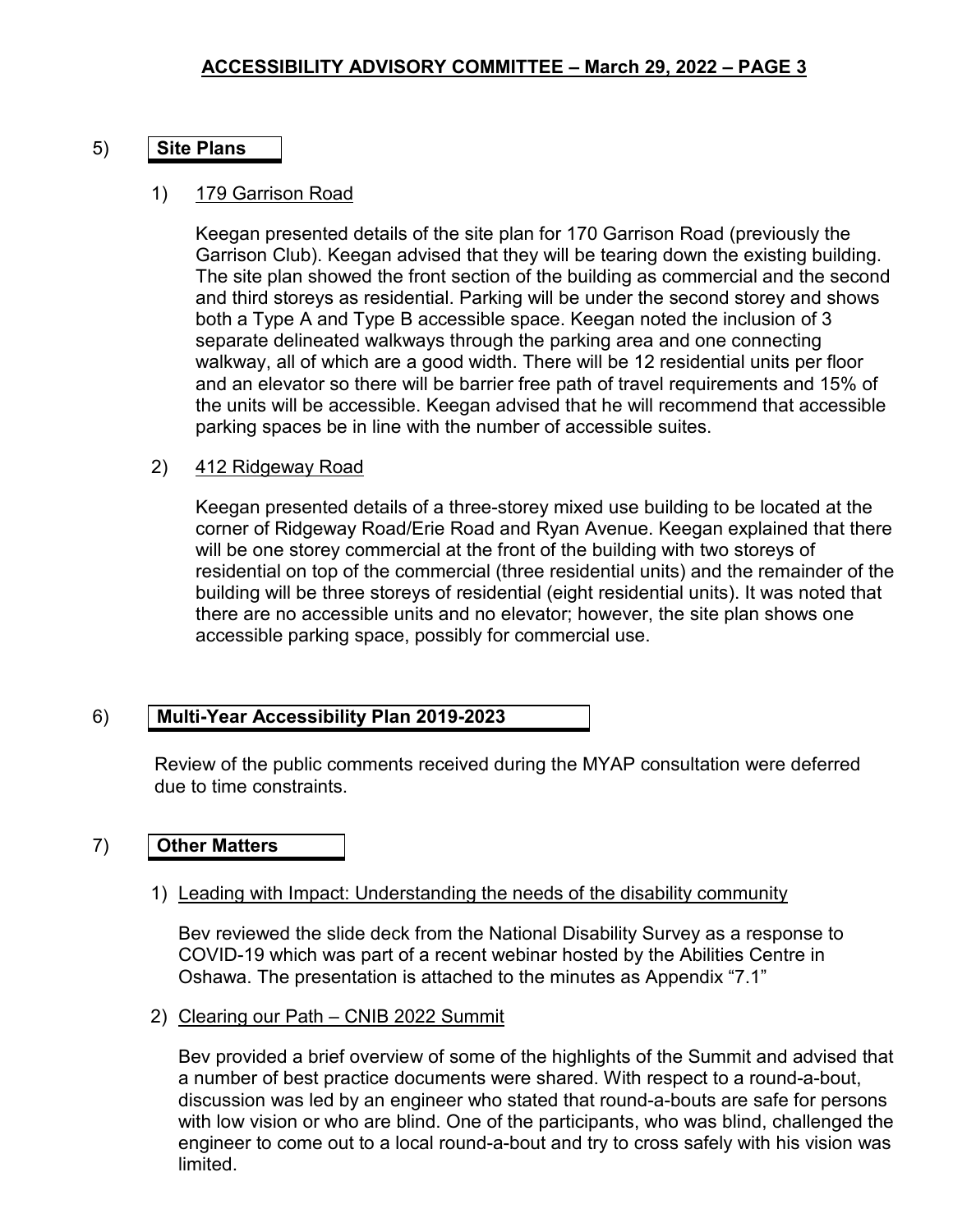# 7) **Other Matters, continued**

#### 3) Right to Read inquiry report – released by the Ontario Human Rights Commission

Bev advised that on February 28, 2022 the Ontario Human Rights Commission released the "Right to Read" Inquiry Report, which includes 157 recommendations to the Ministry of Education, school boards and faculties of education on how to address systemic issues that affect the right to learn to read. The Report can be found at: [https://www.ohrc.on.ca/en/right-to-read-inquiry-report.](https://www.ohrc.on.ca/en/right-to-read-inquiry-report)

#### 4) Fort Erie On Demand Transit

Lori advised that during a snowy day she had difficulty accessing a personal appointment as the roads and sidewalks would not allow her to park and her lift to deploy. Lori advised that she called the On-Demand Transit as she was led to believe that they offered accessible transit and would pick her up at her home. She was told that she would have to call Specialized Transit (FAST). Lori noted that FAST usually has to be booked two days in advance and she would like to enjoy the freedom of making plans the day of an event. The issue she had was that she could not reach a bus stop which was a substantial distance from her home and due to the inclement weather. Lori proposed that there be an exception, not all year but during the winter, for persons with disabilities in the urban area to be able to be picked up by On-Demand at their home. Councillor Noyes advised that the FAST service is in place to provide door-to-door service and that she may have been able to meet her appointment if she had reached out to FAST as ridership has decreased and they may have had a vehicle available. Lori described an incident where her van had broken down and she had to call an accessible cab and questioned if On Demand would have helped in this case and perhaps this is a gap in service delivery. Councillor Noyes advised that the On-Demand is a fairly new service and they have made some improvements based on feedback for routes in Stevensville and Douglastown and they have also added a lot of stops for frequently visited places such as the museum, Town Hall, and the Boys and Girls Club. Councillor Noyes advised that she will bring the matter up at Infrastructure Service Business Sub-Committee tomorrow and perhaps there can be dialogue between the two providers. Councillor Noyes noted that a bus shelter is going to be erected at Walmart and she will get a listing of bus stops and circulate to the Committee. Councillor Noyes also noted that the On-Demand Transit has exceeded pre-COVID ridership numbers and is doing a phenomenal job. All six vans are on the road now and they will be coming back to Council to discuss the addition of more vans. Lori explained that when she lived in Barrie she was provided with a number to use when she called the specialized transit and perhaps something similar could be done here so that if On-Demand could be used in the winter as a door-to-door service for a person with a disability, they could provide their number to verify their approval. Lori stated that we should be providing the same opportunity for flexible, equitable, accessible ridership with the On-Demand service. Without this flexibility, persons with disabilities feel restricted and do not have the same ability to make last minute plans for dinner out, etc.